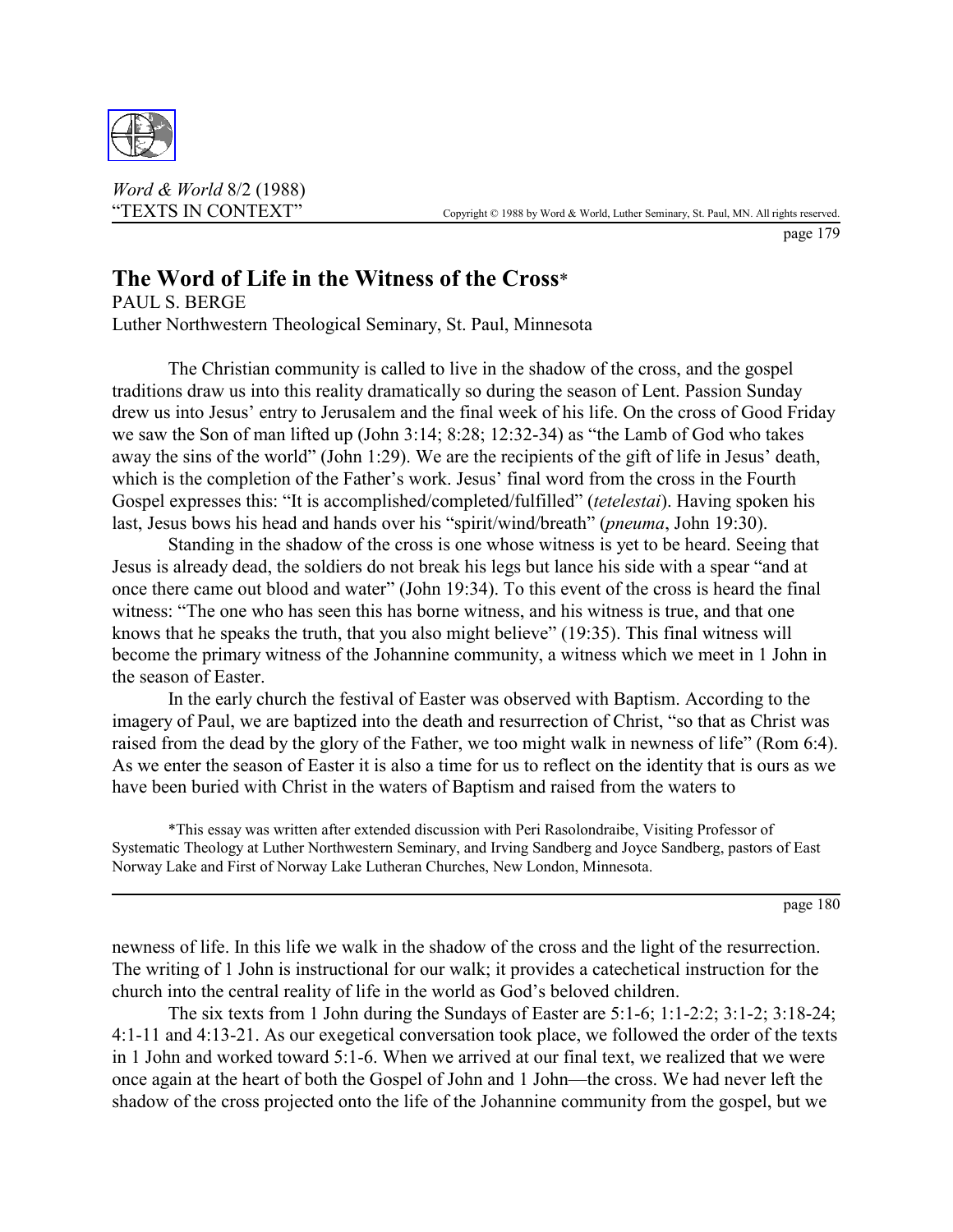had also entered into this shadow within the epistle. And this is as it should be, even in the season of Easter.

The cross and resurrection are inseparable in the Fourth Gospel and 1 John. The triumph of the cross in the gospel indeed expresses the reality of Easter morn. That is to say that a theology of the cross is inseparable from a theology of resurrection. God's glory or presence (*doxa*) is most fully known in the cross event. This is not to be mistaken for a theology of triumphalism, for it is precisely in Jesus' death that God's love is most fully known. It is upon this theology that 1 John builds, reflecting the gospel tradition for the life of the church in the time following the death and resurrection of Jesus.

#### *2nd Sunday of Easter: 1 John 5:1-6, Faith in Christ*

One of the first things we observe in this text is that the text begins with the confession, "Jesus is the Christ" (5:1), continues with the confession, "Jesus is the Son of God" (5:5), and concludes with the confession, "this is the one who has come in the water and in the blood" (5:6). This living witness is confessed by the church in the Spirit for "the Spirit is the truth" (5:6).

These confessions are the foundation for our texts from 1 John on these Sundays. We begin at the conclusion of 1 John, for it is here that we are at the heart of the reality of faith in Christ. This is the *sola fide* of our heritage—Jesus the Christ, the Son of God, the one who has come by water and blood. The Gospel of John concludes with two purposeful statements that encompass the gospel. The first expresses the central reality of faith, "...that you might believe that Jesus is the Christ, the Son of God"; and the second encompasses the reality of life in Christ, "...and that believing you might have life in his name" (20:31). Around these two foci the Gospel of John has been composed—faith and life. These are the same foci for 1 John: "I write this to you who believe in the name of the Son of God, that you may know that you have eternal life"  $(5:13)$ .

In this faith we have been given the gift of life as parents give life to a child (5:1). And in this relationship we know ourselves to be the children of God as we live in love toward God (5:2). Out of the life of faith comes forth the life of love, a love that finds the source of life in the commandments of God. God's love is revealed in these commandments, which have been set into a framework of love: "I am the Lord your God, who brought you out of the land of Egypt, out of the house of bondage" (Exod 20:2). God's deliverance of the people of Israel from slavery in Egypt is the story of the loving and redeeming God whose commandments call Israel into a life of relationship with the God of love (Exod

page 181

20:3-17). We could ask of the first commandment, "Why would Israel want other gods before this God, the God who acts in love?" And the rest of the commandments follow, expressing the way in which God lovingly provides for life in relationship to God and the neighbor. As 1 John expresses it, "his commandments are not burdensome" (5:3).

From this gift of life and love has come the reality of an empowerment that is not our own: "For whatever has been begotten of God conquers the world; and this is the conquering power which conquered the world, our faith" (5:4). God's gift of power is above every power system of our world—not only Israel's enslavement in Egypt, but all that would enslave us today. We have been freed. And this gift is centered in faith. It is interesting to note that the noun, faith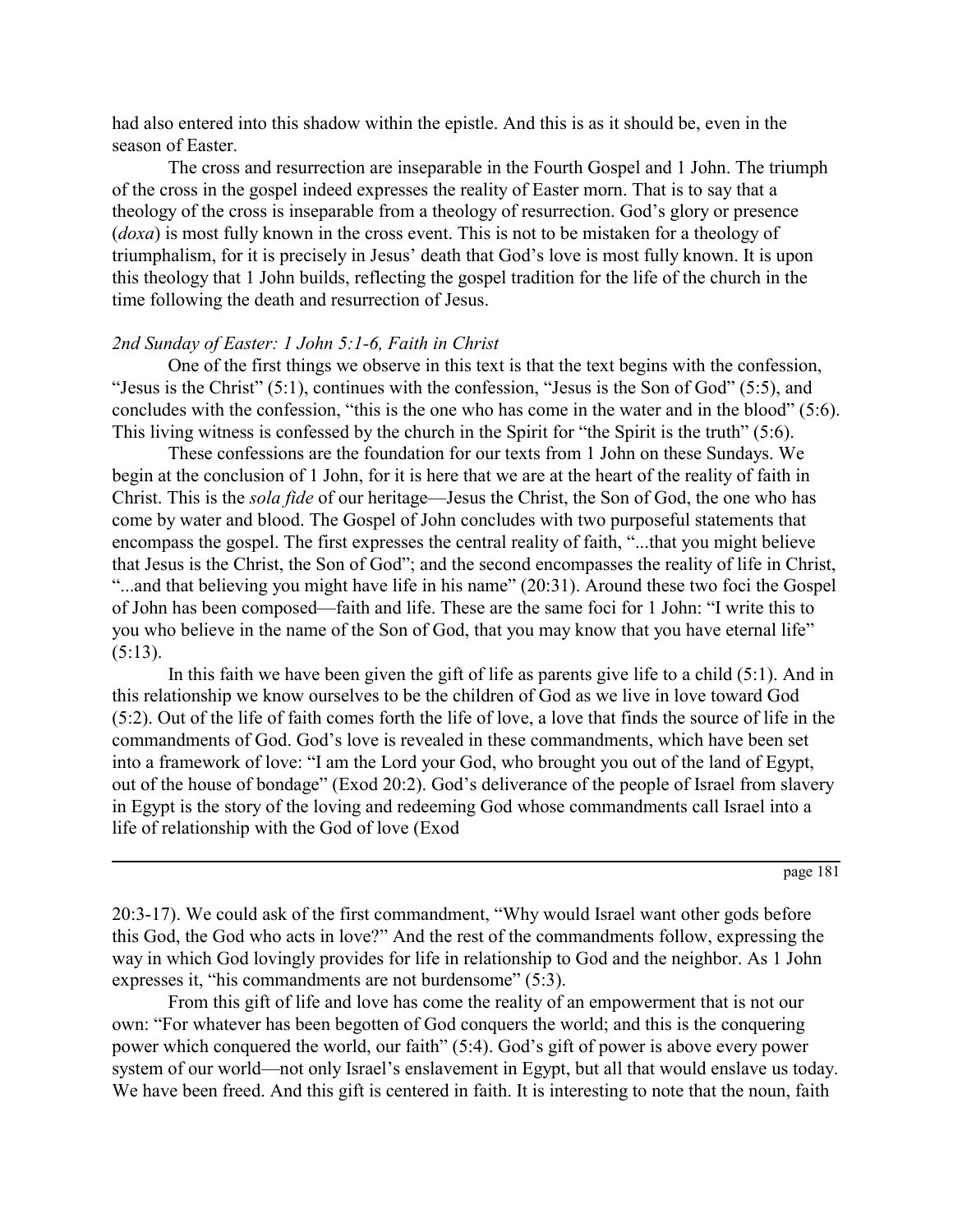(*pistis*), which occurs so frequently in the Pauline letters, appears only here in the Gospel of John and 1 John. In the Gospel of John the verb "to believe" (*pisteuein*) occurs 98 times; and it appears nine times in 1 John. The single occurrence of the noun "faith" comes at the climactic moment in 1 John, for the identity of the conquering power of faith is centered in the one who believes "Jesus is the Son of God" (5:5).

The heart of this faith is in the one "who has come through water and blood, Jesus Christ" (5:6). Many interpreters have seen water here as a reference to Jesus' baptism and blood as a reference to Jesus' death. But the witness in the Gospel of John to the blood and the water flowing forth from Jesus' lanced side (19:34) appears to be a more natural reference; both center upon that which is at the heart of the gospel tradition, Jesus' death. But even here 1 John recognizes that "the Spirit is the one who witnesses" (5:6). Luther's explanation to the Third Article of the Apostles' Creed expresses this truth: "I believe that I cannot by my own reason or effort believe in Jesus Christ my Lord or come to him, but the Holy Spirit has called me." The gift of faith and the gift of witness is the work of God's empowering and conquering Spirit.

In this gift we are called to life in the world, not in fear (John 20:19), but in the peace and breath of the Risen One whose breath/spirit has given us new life and who has spoken the word, "Receive the Holy Spirit" (20:19-22). Thomas' absence from this event draws us into the life of the resurrected Christ, for in showing Thomas the wounds inflicted by the nails and lance, we hear the climactic confession, "My Lord and my God" (20:28), and the promise to Jesus' followers: "Blessed are those who have not seen and yet believe" (20:29).

The word of the Risen Christ is ours in this Easter season, and it is upon this blessing that the Gospel of John has been written with its twofold purpose (20:30-31). The gift of faith in Christ is a way of living in the world; it is the way of the Spirit. It is living in the empowering vertical relationship with God that we might live in the horizontal relationship of love with one another. To the dimensions of this reality we now turn in the remaining five texts from 1 John.

## *3rd Sunday of Easter: 1 John 1:1-2:2, Communion with Christ*

The word of life  $(1:1)$  is that "God is light"  $(1:5)$ . Into our world of darkness and sin has come a word which identifies us as God's "dear children" (2:1), who are not alone in this world but have an advocate (*paraclete*, one who stands beside us and upon whom we can call) with the Father. This word of life

is centered in Jesus Christ, the righteous one through whom is atonement not only for our sins, but those of the entire world (2:2). These concluding verses of our text bring to a climactic moment the words of the prologue (1:1-4), the announcement that "God is light" (1:5), and the false  $(1:6,8, 10)$  and true confessions  $(1:7, 9; 2:1-2)$ .

The prologue (1:1-4) would certainly be enough in itself on which to focus, for its rich imagery and thought is to be likened to the prologue of the Gospel of John (1:1-18). The "from the beginning" (1:1) not only recalls the opening words of Genesis and John, but reflects a uniqueness of its own. In 1 John the "beginning" is the life and ministry of Jesus, and concerning this is heard the confessional witness of the community in the first person plural verbs: "we have heard"  $(1:1, 3)$ , "we have seen"  $(1:1, 2, 3)$ , "we looked upon and touched"  $(1:1)$ , "we are witnessing"  $(1:2)$ , and "we are announcing"  $(1:2, 3)$ . The word of life has been revealed  $(1:2)$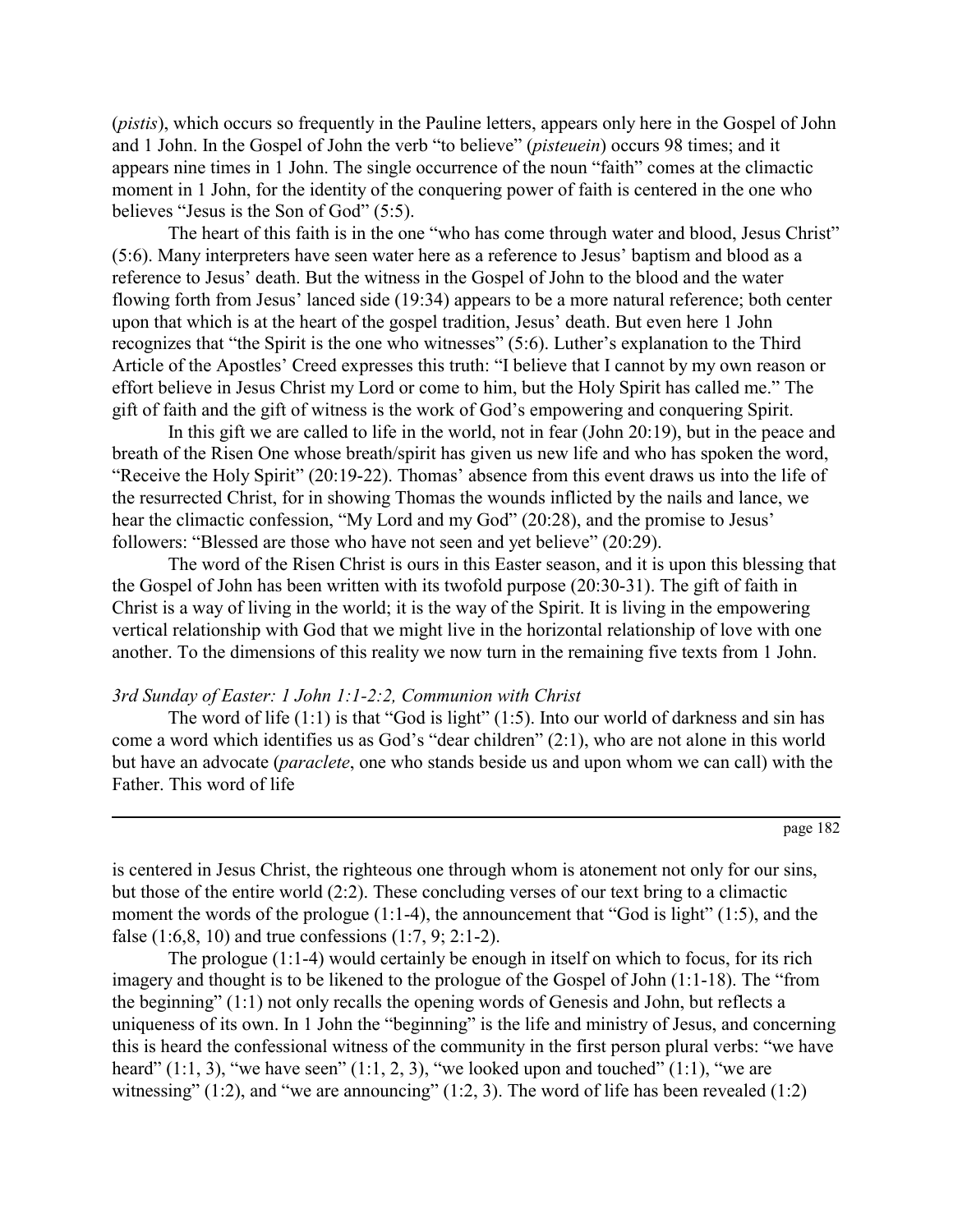with the purpose that "our joy may be fulfilled" (1:4). This is why 1 John has been written, for the gospel has been heard, even from him (Jesus Christ), and it is this good news that is being announced: "God is light and in him is no darkness at all" (1:5).

How is this good news to be lived out? The confessions in 1:6-2:2 continue the first person plural style, contrasting the false confessions (1:6, 8, 10) with the true confessions (1:7, 9; 2:1-2). As one hears the false confessions one notes the growing darkness first of all, to say that one is in communion with God and to continue in darkness is to live a lie and not be in the truth (1:6). Second, to say that we are not in sin is to move into even deeper darkness and deception, expressing that the truth is not in us (1:8). Finally, to say that one has not sinned is to move into the darkest of sin and to make a liar of God, the one who knows the depth of our sin, and thus to show that God's word is not in us (1:10). The progression of the false confessions has taken us into the depth of darkness.

In contrast, the true confessions express the growing brilliance of God's light. First of all, to walk in the light—as Jesus is in the light—is to live in communion (*koinonia*) with one another in the reality that Jesus' blood cleanses us from all sin (1:7). Second, to confess our sins is to experience in Jesus the one who is faithful and righteous, the one who both forgives our sins and cleanses us from all unrighteousness (1:9). Finally, the author breaks the sequence with the address of endearment, "my dear children," noting that the purpose of writing is that the readers might be free from the power of sin through the one who is an advocate with the Father, Jesus Christ. In the Father's righteous one there is atonement for sin for all people.

The power of these words is paradoxical. For the good news is that in Jesus Christ there is empowerment over the darkness and depth of sin. This is not just a covering of sin, but it is a removal of sin. Seen in the light of Christ's righteousness, the sin of our lives is transparent. To walk in the light is to be exposed to the dark reality of sin and the light of Christ's cleansing. As with Adam and Eve, we don't want the exposure of our sin to be seen by God, and we attempt to hide from God. In Jesus Christ, our advocate with the Father, we are freed to walk even in the light of the exposure of sin, knowing that in him is forgiveness and cleansing. We are freed to live for the other.

page 183

### *4th Sunday of Easter: 1 John 3:1-2, Confidence in Christ*

Chapter two of 1 John concludes with an exhortation to live in the identity of Christ ("and now dear children, abide in him"), for in this identity there is confidence for the day of Christ's coming (2:28). Until the day of Christ's coming we live in the faith that when Christ is revealed we shall be like him. On that day we shall see him as he is (3:2). But until that day comes, we live in the confidence that is ours in Christ. This confidence empowers us to live in freedom in the world, free to live in love toward one another. The identity is a given. We are not only called "children of God," but we are. The identity is a bestowed identity by God, as Father. We are incorporated into the family of God. This identity is not something by which the world knows us, for the world stands apart from the one through whom this reality is established.

What does this mean for the Christian community? Does this mean that we retreat from the world which does not know us and has little or no interest in us? What is our identity in the world if we are unknown? The Gospel text for this Sunday centers upon the identity of the community in the world. Our identity is only to be found in the one who is the Good Shepherd,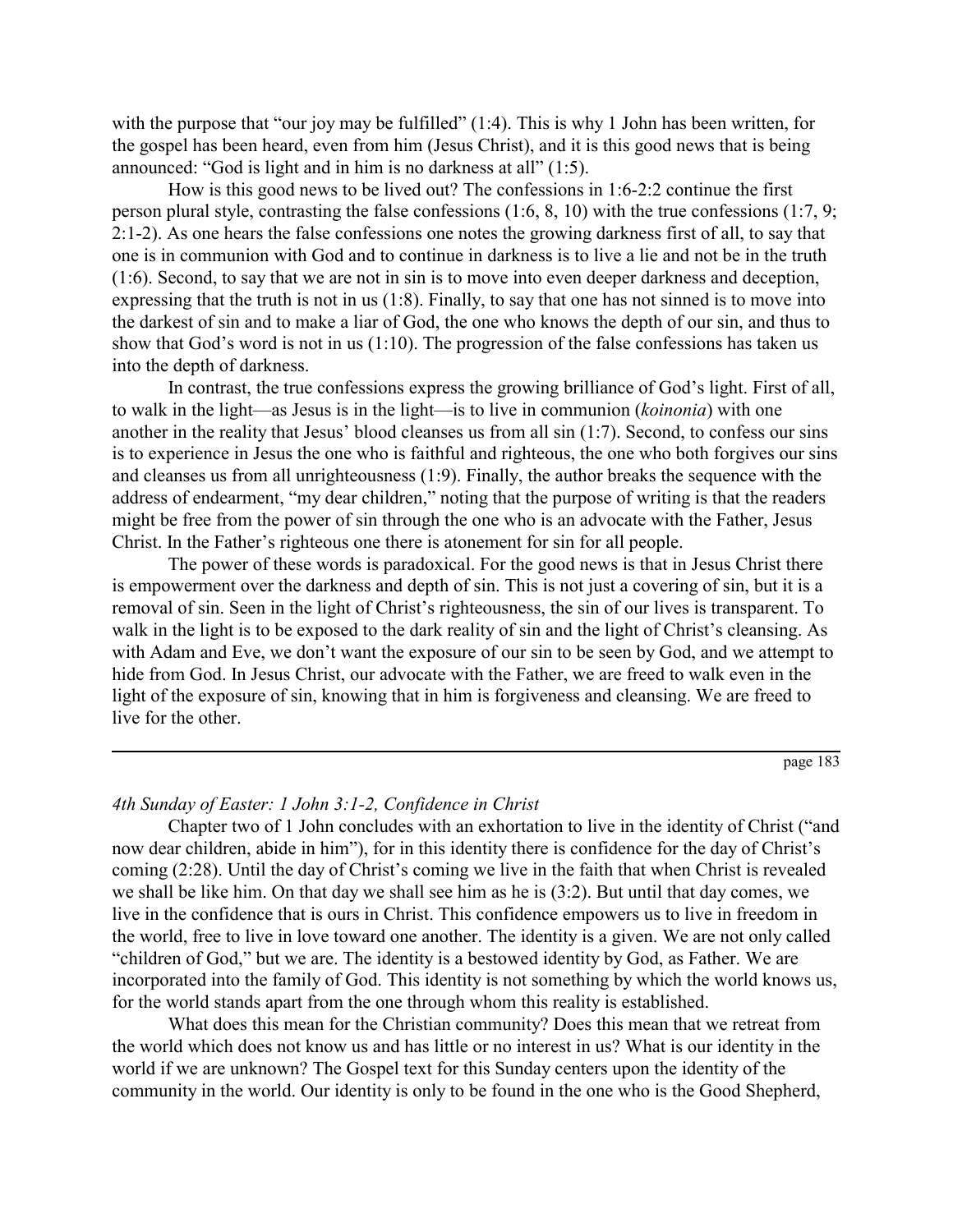the one who has laid down his life for the sheep. Unlike one who would flee when danger is present, this Shepherd knows his own, and he lays down his life for the lives of his sheep. But it does not just end with commitment to the fold; there are "other sheep that are not of this fold; I must bring them also" (John 10:16). The community under the Shepherd lives not to itself, but for the other. The Shepherd brings the sheep into dangerous territory each day because it is here that they must find nourishment for their lives. The area of grazing within the protection of the sheepfold is soon consumed, but to venture out on one's own is to be completely vulnerable to the dangers of open pasture. And it is here that we see the remarkable identity of the Shepherd and the sheep. Left to their own, the sheep will wander into untold dangers, and it is precisely in this situation that the Shepherd is needed, for he is the only one who has the power (*exousia*) to enter into the world to lay down his life and to take it again. Such power can come only from the Shepherd whose power is a received power from the Father.

This is the identity of the child of God. It is an image that is as powerful as one could imagine and it is also an image that is as intimate and loving as one could imagine. The church's life in the world is as vulnerable and dangerous as the life of sheep in open pasture. But as sheep have a shepherd, the children have a Father. This is the good news; this is the confidence that is ours in Christ. The confidence is not based on a visible reality, but in the hiddenness of the cross—in the one whose life has been laid down—that we might live in confidence toward God. In this confidence we are called to live in the world, free to live for the other sheep who are not of the Father's fold. This is to live in the identity and likeness of the Shepherd, whom we shall see just as he is. Until that day we live in the identity of knowing him as our Shepherd and in the confidence of his word, "I know my own and my own know me" (John 10:14).

#### *5th Sunday of Easter: 1 John 3:18-24, Commandment of Christ*

"Dear children, we ought to love not in word and in speech, but in deed and in truth" (3:18). The lectionary text opens with a transition verse, con-

cluding the previous section (3:11-18) and introducing our text. The exhortation to love is predicated on Jesus who laid down his life for us, as expressed in 1 John 3:16, and included in the Gospel for last Sunday (John 10:11-18). On the basis of God's gift of love in the laying down of Jesus' life for the sheep, "not in word or speech," the "dear children" of God are called to live in the empowering reality of Christ's love "in deed and in truth."

By ourselves we are unable to love, and it is here that we again draw upon the Gospel text. The relationship between the vine and the branches is organic in the way that branches are dependent upon the stalk or trunk for their life. Similarly, members of the Christian community are dependent upon Christ for the source of life which issues forth in the fruit of love: "I am the vine, you are the branches. The one who abides in me, and I in him, this one bears much fruit, for apart from me you are unable to do anything" (John 15:5).

On the basis of this relationship we have confidence toward God, as 1 John announces  $(3:21)$ . Living in this relationship certifies "that we are of the truth"  $(3:19)$ , and it is this relationship that is our reassurance when we doubt and even condemn ourselves. The empowering word is that "God is greater than our heart and knows everything" (3:20). In calling upon God and keeping God's commandments, we are living out the reality of the relationship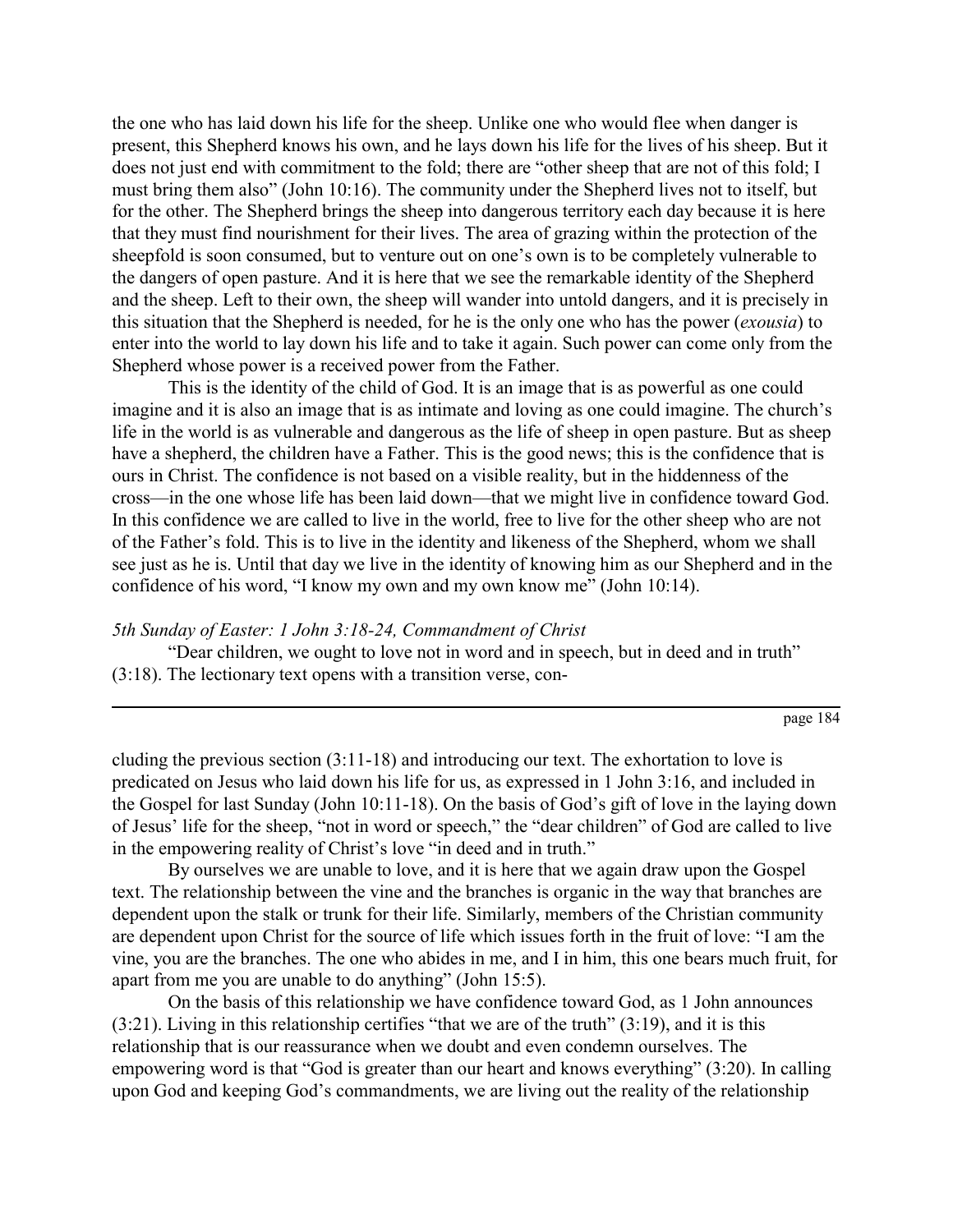that God has established; it is this that is pleasing to God (3:22). The Gospel text adds that abiding in the vine and the words of Jesus is to live in the faith that whatever we ask shall be done for us (15:7). In this faith the "Father is glorified, that you bear much fruit, and so prove to be my disciples" (15:8).

Living in the commandment of God and bearing fruit are parallel in our texts. In 1 John the commandment is twofold. First, it is believing in the name of his Son, Jesus Christ, and second, loving one another. The twofold reality recalls both Israel's *Shema* ("Hear, O Israel: The Lord our God is one Lord; and you shall love the Lord your God with all your heart, and with all your soul, and with all your might," Deut 6:4) and Jesus' addition: "You shall love your neighbor as yourself" (Lev 19:18; cf. Mark 12:29-31). In the Johannine community, to believe in the name of God's Son is to live in God's love, and to love one another is to live in the promise that comes from the freedom of God's love.

To live in the reality of God's love not only in word and speech is the call to live in deed and in truth. Abiding in God's love we are called to live "by his Spirit which he gave to us" (3:24). This is the first reference to the Spirit in 1 John, a word which will occur twelve more times in chapters four and five. The deed and truth of our lives has its source in God's commandment of love, and in the reality of life in the true vine, Jesus Christ. From this source and identity the Holy Spirit is the operative power in our lives. As branches of the true vine, our lives bear the fruit of God's Spirit. Paul expresses this so powerfully: "The fruit of the Spirit is love, joy, peace, patience, kindness, goodness, faithfulness, gentleness, self control" (Gal 5:22- 23).

The call in the text of 1 John is predicated on God's claim on our lives. We are called not to triumphalism, but to service centered in Jesus Christ, who has come among us to serve and not be served. In this we are led by the Spirit. Believing and loving are inseparable; they are two parts of the one reality of living in the commandment of Christ.

page 185

## *6th Sunday of Easter; 1 John 4:1-11, Confessing Christ*

The readings from 1 John and the Gospel of John are continuous readings from the previous Sunday. This Sunday the focus is on the confession of Christ. Last week we noted the first occurrence of the work of the Spirit in 1 John. For this Sunday we note that there are many spirits in our world. Because of this, the spirits need to be examined or tested to see if they are of God's Spirit or those of false prophets.

The community of 1 John is addressed directly: "Every spirit which confesses, 'Jesus has come in the flesh,' is of God; but every spirit which does not confess Jesus is not of God" (4:2- 3). The prologue of John's Gospel remains at the heart of the Christian proclamation and confession: "The word became flesh, and dwelt (encamped) among us, and we beheld his glory (presence), glory as of the only one from the Father, full of grace and truth" (1:14). This confession is at the heart of confessing Christ and is the central criterion in 1 John. Anything apart from this confession is of the "antichrist" (literally: in the place of Christ, instead of Christ).

The incarnation is a word about God's glory/presence in the world in Jesus Christ, but it is also a word that stands over against the world. The conquering of the spirits that stand opposed to the Spirit of Christ is a very real word in this text (4:4-6). The power of God's Spirit is greater, but still the spirit of deceit continues its presence and persuasion in the world. In contrast to the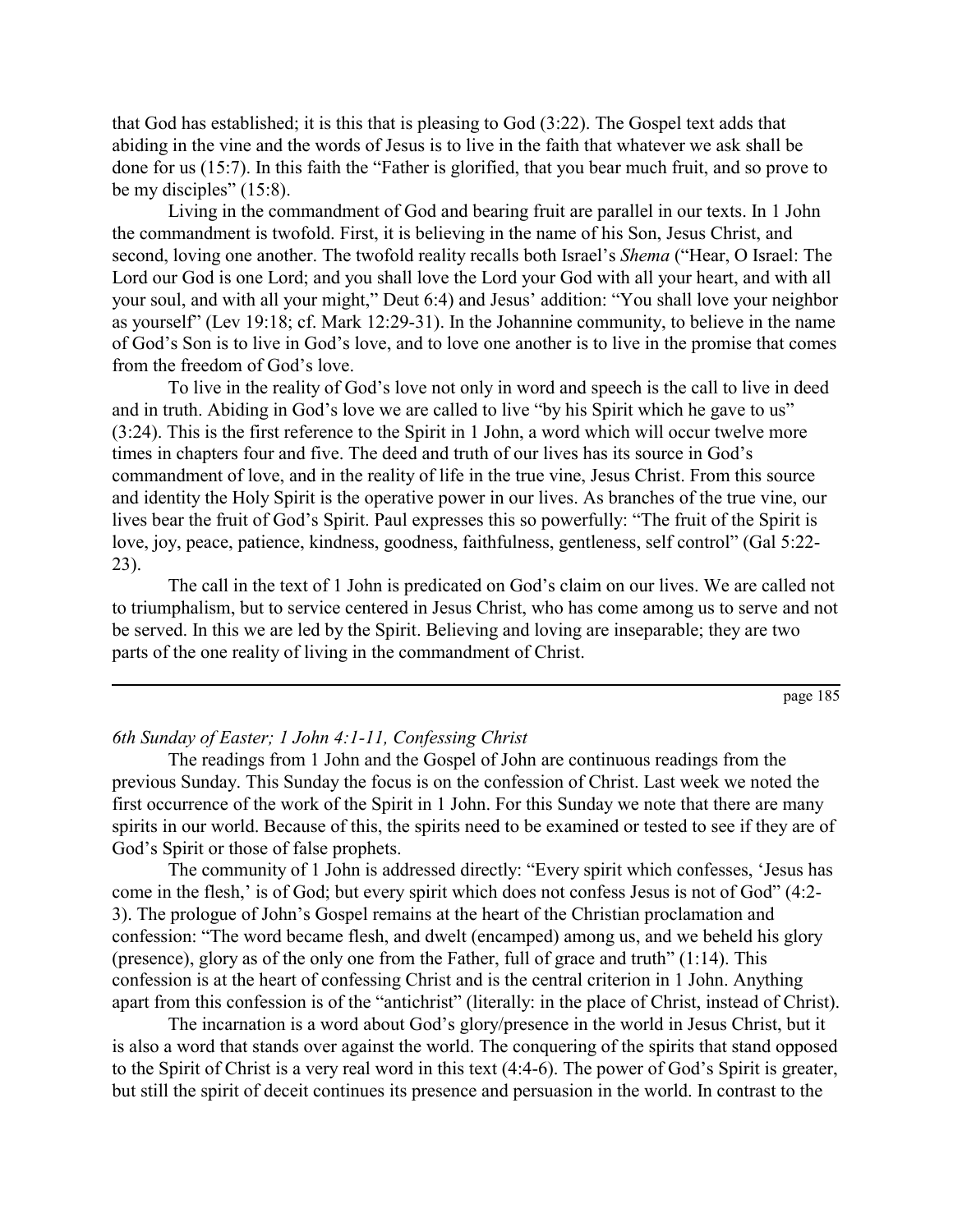spirit of deceit, the Spirit of truth is centered in the incarnate one in whom God's word of love has been made known.

The Spirit of truth makes known God's word in Christ as we hear in the Gospel of John (14:17; 15:26; 16:13). "In this way we know the Spirit of truth and the spirit of deceit" (1 John 4:6)—this is the promise by which the community in 1 John lives in the world. This is also true for us. Making this word known is as intimate as the image of the vine and the branches in the continuing Gospel text from John 15:9-17. To abide in the Father's love is to live in the fulness of the joy God promises.

Our joy is centered in the promise that we did not choose God, but God has chosen us (John 15:16). But this choosing has come not only at great cost through the one who has laid down his life for us; we too are called to lay down our lives for our friends. As servants we are not greater than the master. With God' s choosing has come the identity of life in the vine to bear fruit, a fruit that remains God's doing as we live in the promise of loving one another.

Once again the love spoken of is centered in the truth that "love is of God" because "God is love" (1 John 4:8). God's love has been revealed in his only Son for the purpose that we might live in him (4:9), and that we might receive atonement for our sins (4:10). Because of God's love, we hear the final word of the text as exhortation and promise: "Beloved, if God has loved us [and God has], we ought to love one another" (4:11). The implied condition in this verse is in fact reality, God has loved us, and on the basis of the surety of this proclamation we are empowered and called to love one another. Both texts from 1 John and the Gospel end on the same note—"to love one another."

page 186

### *7th Sunday of Easter: 1 John 4:13-21, Abiding in Christ*

There is a single verse omitted between last Sunday's reading from 1 John and the continuation this Sunday: "No one has ever seen God. When we love one another, God abides in us and his love is perfected in us" (4:12). Why should such a verse be omitted? It is part of the continuing thought of 1 John and expresses a powerful word about the presence of God's love in our world. Once again the presence of God's love is centered in Jesus Christ. Our text begins with the announcement, "By this we know that we are abiding in him and he in us, for he has given us of his own Spirit" (4:13). God's love is perfected in us through the work of God's Spirit. From this Spirit "the fruit of the Spirit" comes forth (Gal 5:22-23).

The confession in 1 John is that "we have seen and we are witnessing" the presence of God's love in the affirmation: "The Father has sent the Son as the Savior of the world" (4:14). In the Gospel of John this confession is heard from the lips of the Samaritans, bringing Jesus' visit to Samaria to a climactic conclusion: "This is truly the Savior of the world" (4:42). To this confession 1 John adds the confession, "Jesus is the Son of God" (4:15). Our text finds its center around these confessions. To know Jesus Christ in this way is "to know and believe the love which God has for us. God is love" (4:16). To live in this knowledge is to live in confidence of the day of judgment and to live in the promise that God's love in Christ has driven out fear. To live in fear is to anticipate punishment and to live apart from the perfection of God's love in Christ.

"We love because he first loved us." God's love is the source of empowerment to love our brother and sister (4:19-20). To live in hate is to live as a liar. To abide in Christ is always